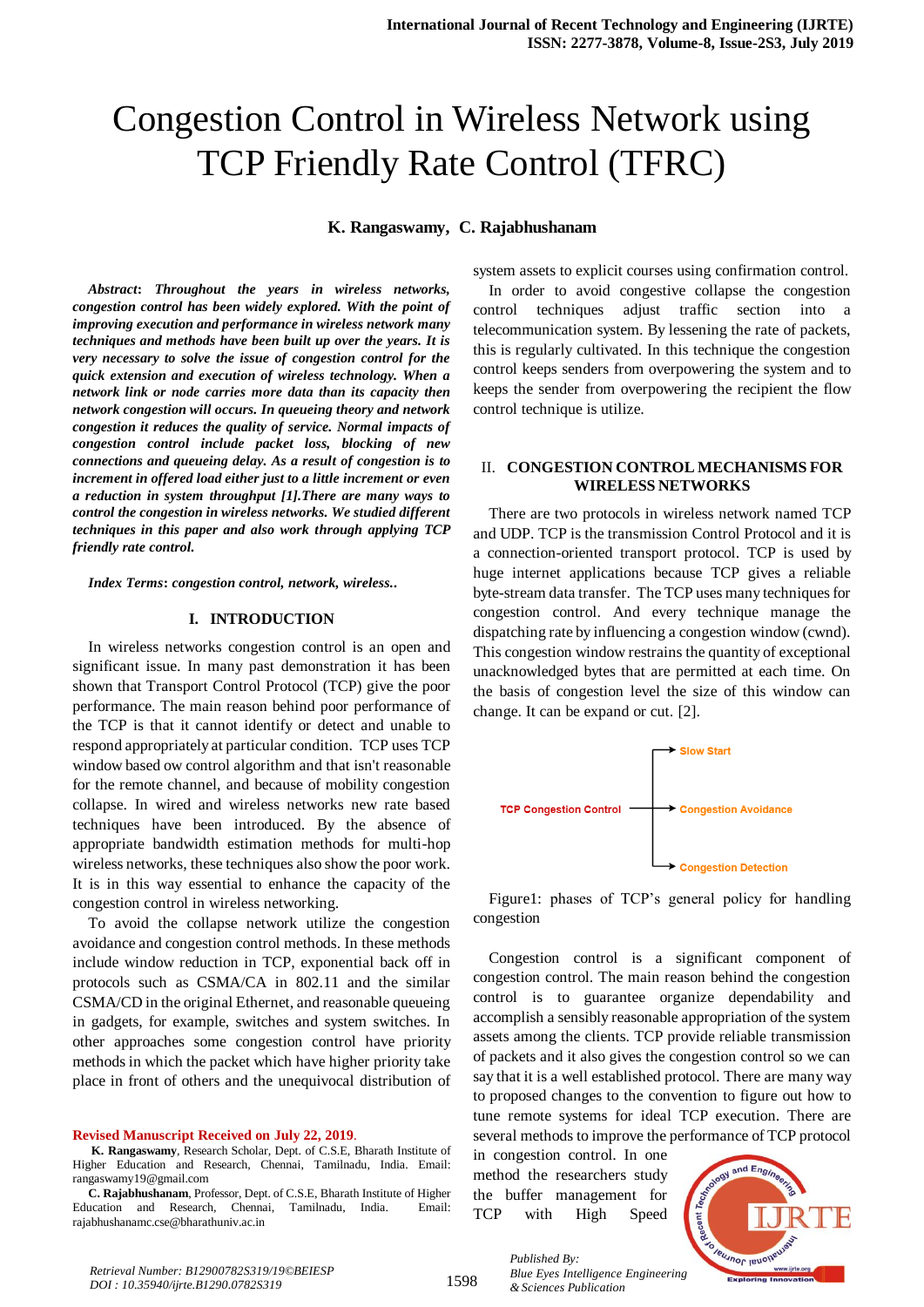Downlink Packet Access (HSDPA). And after that they assessed the impact of decreasing the lower bound of the retransmit break interim in an environment with fluctuating limit.

When some applications are very strict about timing, it is necessary to use a reliable transport protocol. As of not long ago UDP has been the principle option in contrast to TCP. UDP does not give any reliable transmission, nor congestion control, yet does then again not present any delay in itself. There are anyway worries that expanded utilization of UDP would cause organize unsteadiness and starve the TCP streams that diminish their send rate when rivalry increases. That is the reason another protocol named Datagram Congestion Control Protocol (DCCP) has been introduced. For congestion control presently DCCP uses TFRC and TCP-like protocols. We work on TCP friendly rate control in order to drive the advancement forward.

## **III. LITERATURE REVIEW**

In wireless networks congestion control is very serious issue. There are many reason of congestion control include limitation of bandwidth, many to one communication and unpredictable traffic load. As the consequences of congestion control it reduce the performance of the network. There are many possible way to increase the performance of network by improving the techniques of congestion control. Many researchers introduced different methods and approaches for congestion control [4].

In the paper [5] 2013 Dhaneshwar Kumar, Nikita Gupta, Sachin Kumar Saxena, Astha Sharma states that internet providers require QoS for time strict applications and information transmission yet at the season of system congestion, debases QoS. To gives better quality support of a wide range of various traffic system TCP–Friendly congestion control algorithm can used.

In paper [6] 2011 Nguyen Duy Vie, Le Hung Lan, Mai Vinh Du and Tran Xuan Truong describe that in time strict applications congestion lessens the forecasting quality. To control the congestion RED is needed.

In paper [7] 2011 Vijay Raghunathan and A. B. M. Alim AI Islam introduced that for solving the problem of reliable data delivery in wireless mesh network Novel neural network can be utilized. And to create variant like Intelligent TCP or iTCP it incorporate into TCP.

In paper [8] 2007 Wang Xiaoyan and Gong Changqing Zhao Linna describe that there are two reason for data loss during the data transmission are link bit error and network congestion

In paper [9] 2009 Y. Yang, Yanxiang and N. Xiong distributed their work. In order to design an efficient congestion controller the over Congestion Control plan was introduced. And this is based on back-propagation neural network technique. This technique taking care of the issue of dissimilarity between the system assets and the measure of approaching traffic that emerges because of huge engendering delay in information transmission.

In paper [10] 2014 B. Subramani and Dr.T.Karthikeyan

distributed their work. In communication network robustness and fairness are significant issues. It needed effective queue management and congestion free techniques.

A few research works were completed by various analysts in the zone of effective correspondence in WSN. A disseminated occasion activated correspondence was done in [11] for time synchronization.

# **IV. CONGESTION CONTROL TECHNIQUES**

The method which is used to prevent or control the congestion is known as congestion. Congestion control can generally divided in two sub divisions:



Figure 2: Congestion control techniques

# **1. Open Loop Congestion Control**

In this technique the method prevent the congestion before happening. It can be prevent either on source or destination. There are many open loop congestion techniques as follow:

# **Retransmission Policy:**

In this method packets should be retransmit if some of the packets are corrupted or it is not delivered to the recipient. This type of technique enhances the network congestion. To improve the performance it is require designing the retransmission timer in such a way that it can reduce the congestion.

## **Window Policy:**

At the sender end the congestion is depend on window type. In the Go-back-n window many packets are resent, in those packets some of the packets successfully get by the receiver. The duplicate packet increases the network congestion. That's why it is require to send only selective packet that have been lost during transmission and Selective repeat window should be used. .

# **Discarding Policy:**

The router uses a good discarding scheme in which the router discard the less necessary and corrupted packet from the transmission. In this way it reduces the congestion.

# **Acknowledgment Policy:**

At the receiver end the acknowledgement of receiving a packet or not is also very important and it affect the congestion. There are many techniques are available to prevent the congestion that is related to acknowledgement of

packets. In one approach the receiver send the acknowledgement of many packets instead of a single



*& Sciences Publication Retrieval Number: B12900782S319/19©BEIESP DOI : 10.35940/ijrte.B1290.0782S319*

1599

*Published By: Blue Eyes Intelligence Engineering*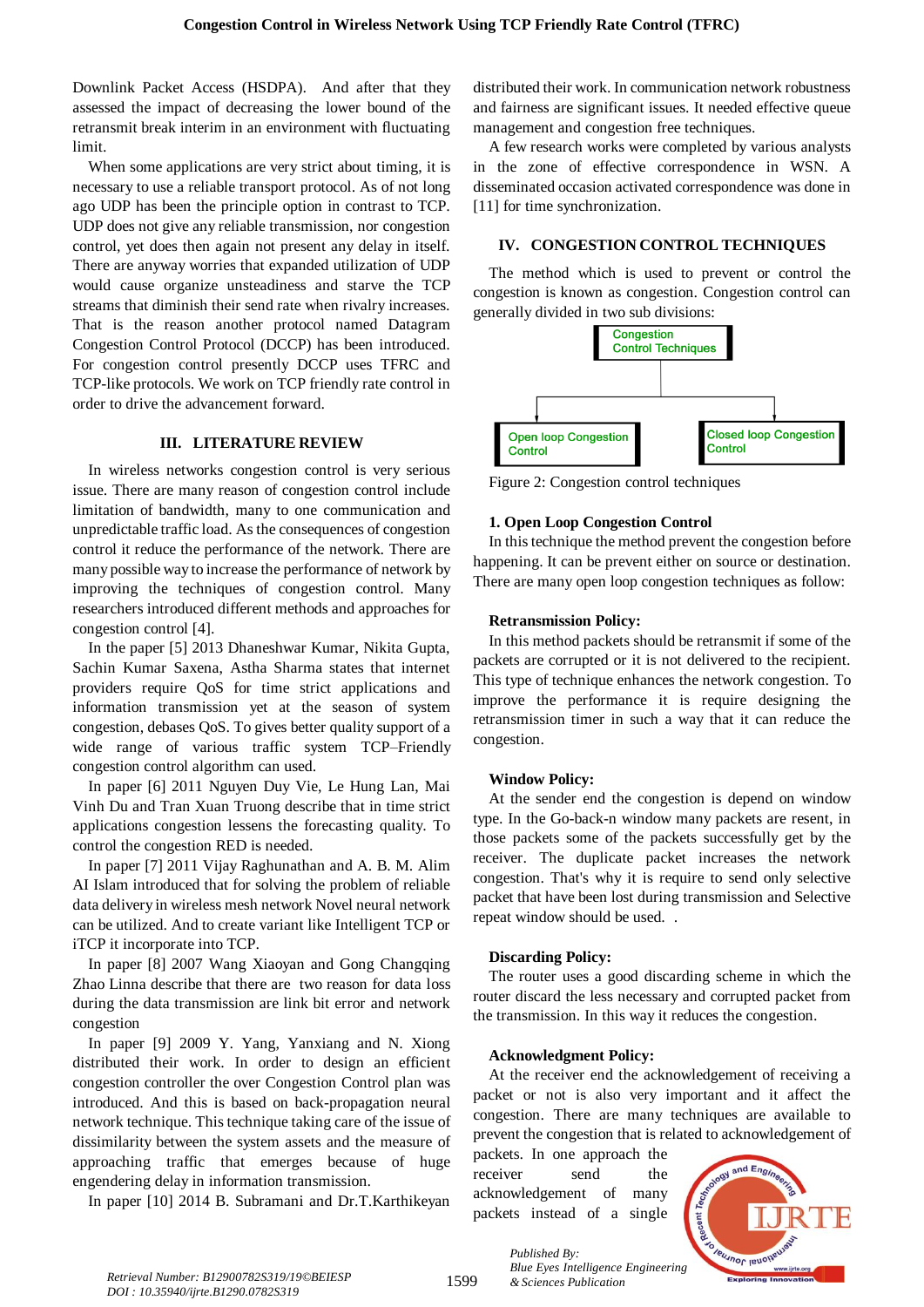packet.

## **Admission Policy:**

There are using a mechanism to prevent the congestion in admission policy. Before transmitting the packet the switches should check the requirement of a resource of a network flow. If there is any congestion in network then to prevent the congestion router deny establishing a network connection.

## **2. Closed Loop Congestion Control**

Closed loop congestion control technique is used to treat or alleviate congestion after it happens. Several techniques are used by different protocols; some of them are:

# **Backpressure:**

This is the method in which a congested node does not receive packets from upstream node. The upstream node become congested and then it is not receive the packets from higher nodes. This type of method is only use to apply on virtual circuit. And in these circuits each node takes the information of its higher upstream node. We can say that backpressure technique propagate in the reverse order of data flow. It is a node to node congestion control approach.



Figure 3: Backpress techniques

The above diagram shows that 3rd node is congested and it cannot receive the packets that is the reason the 2nd node is also get congested because output data flows very slowly. Furthermore 1st node is also congested and whole system get slow down..



Figure 4: Backpress Routing

## **Choke Packet Technique:**

In Choke packet method datagram and virtual networks both are used. To inform the congestion a packet is send by a particular node is known as choke packet. Each router assigns the uses to the network and it monitors its resources. When a resource uses more network than its assigned value then the router send a choke packet. This packet is sent by the source and it is the indication of reducing the traffic.



Figure 5: Chock packet techniques

# **Implicit Signaling:**

In this type of technique the congested node and source does not communicate to each other. If a sender transmit so many data and sender does not get any acknowledge that receiver receive the data then it can assume that there congestion can occurs. So the sources guess about the network congestion.

# **Explicit Signaling:**

If a node feels that there is congestion in network then the node can send a explicit packet to inform that there is a congestion, this type of signaling known as explicit signaling. As differ from chock packet in explicit signaling with the packet it include signals but the chock packet method include different packets.

There are two type of explicit signaling include forward signaling and backward signaling.

The explicit signaling in which signals are send in the same direction as in congestion is known as forward signaling. In This type of signaling destination have knowledge about the congestion and it apply techniques to avoid the congestion.

The explicit signaling in which signals are send in the reverse direction of congestion is known as backward signaling. Same as the forward signaling destination have knowledge about the congestion and it applies techniques to prevent the congestion.

# **V. WAYS TO REDUCE NETWORK CONGESTION**

There is several ways to reduce the network congestion. Some of them are described below:

# **1. Network Traffic Monitoring**

If we continuously monitor the traffic of network then we can predict that where the congestion can happen. I n this way we can find the area of problem and reduce the congestion.



*Published By: Blue Eyes Intelligence Engineering & Sciences Publication*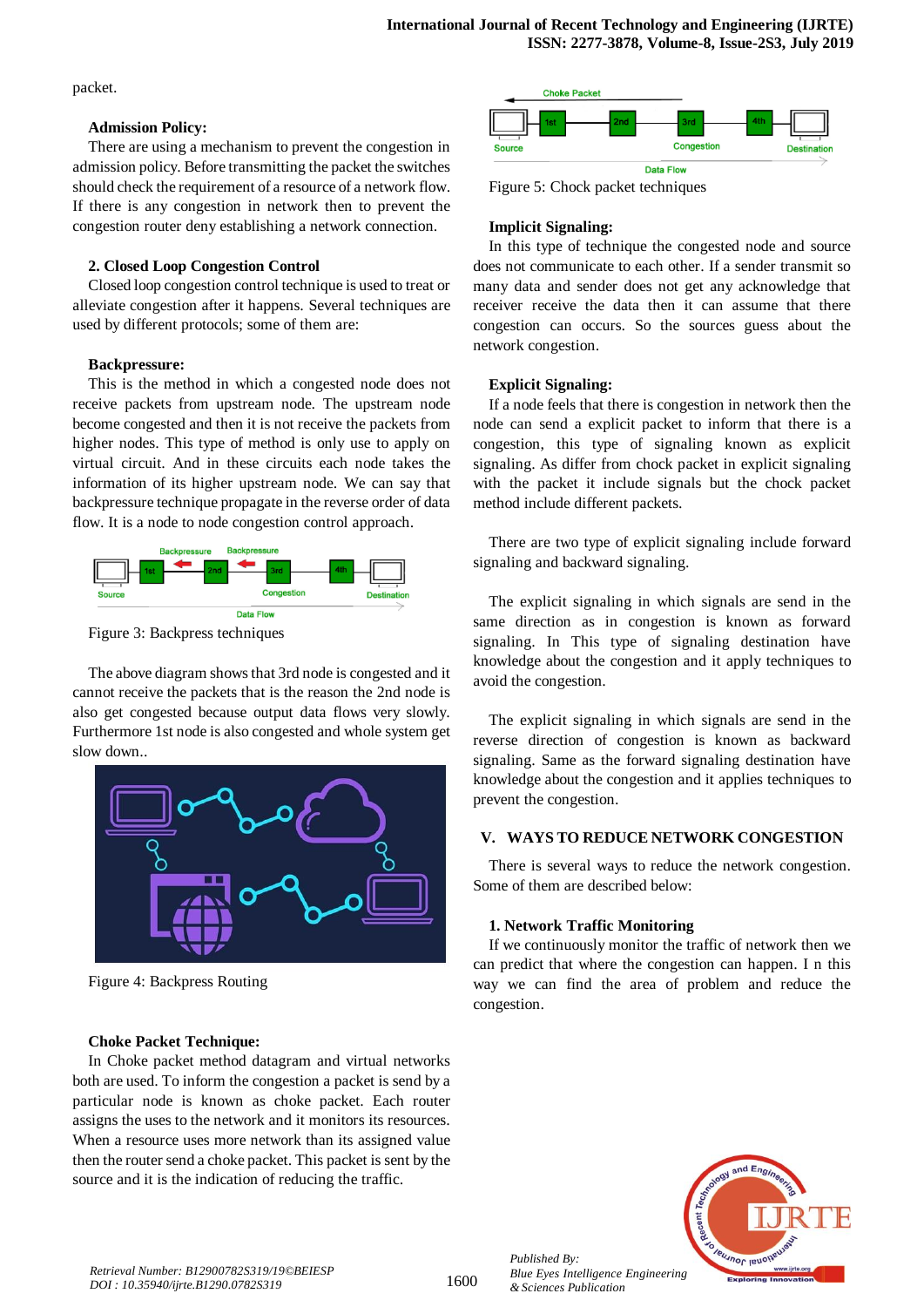

Figure 6: Network treffic monitoring

We have to manage the distribution of network traffic in such a way that we can reduce the network congestion. If it find any congestion then provide some reasonable method to prevent that.

#### **2. Segmentation of Network**

In network segmentation it divides the whole network in small sub networks. By dividing the network it can manage the network traffic in particular areas and thus it reduce the congestion.



Figure 7: Nework segmenation

#### **3. Content Delivery Network Use**

By using the content delivery network (CDN) it can provide the global distribution of static content. In CDN contents will place on edge serves. Thus the coming request will reduce and it reduce the possibilities of congestion.

#### **4. Reconfigure the TCP/IP Settings**

By reconfigure the TCP/IP setting it can reduce the demand of packets. In a network if there is no congestion then packet will deliver fast. If a sender transfer the data fast than receiving the data then there is congestion the receiving end. By reconfigure the TCP/IP setting the transfer of data can be adjust. At the receiving end the computer mage the data properly thus it reduce the congestion.

#### **5. Prioritize Network Traffic**

By changing the setting of a router it can prevent the congestion. Assigning the priority of traffic is necessary over the network. To set the priority voice over IP (VoIP) settings is used. For proper utilization of bandwidth prioritization of traffic is very useful.

#### **6. Network Redundancy use**

By using the network redundancy it ensure that if one rote is busy or congested at one time then it can use other route at the same time. So in this way it prevent from packet loss or time delay.

#### **7. The Datapath.io Solution**

By giving the access to lowest latency network the datapath.io can prevent or reduce the congestion. In provide the path that is depend on global monitoring of the Internet.

## **VI. RESULT**

In this section, we presented our experimental results of TRFC and TCP time out, later sent packets, avoiding congestion control using TCP and TFRC are shown in Figure 8 to Figure 10 respectively







Figure 9: Later sent packet shown that arriving at TFRC receiver [3]



*& Sciences Publication Retrieval Number: B12900782S319/19©BEIESP DOI : 10.35940/ijrte.B1290.0782S319*